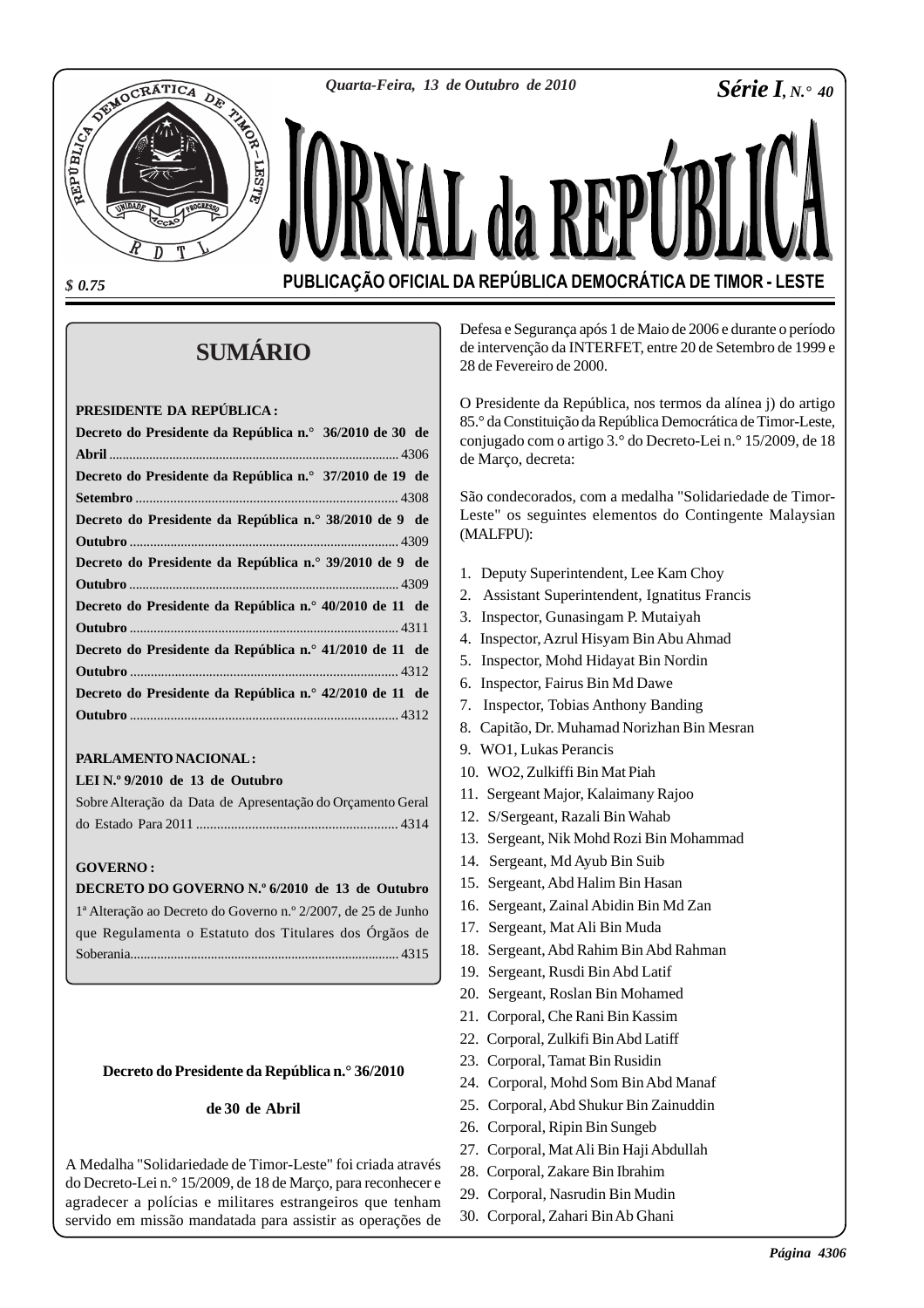- 31. Corporal, Abd Razak Bin Mat
- 32. Corporal, Ahmad Bin Hj. Ismail
- 33. Corporal, Damak Bin Binatt
- 34. Corporal, Amiludin Bin Teh
- 35. Corporal, Azib Bin Shafi
- 36. Corporal, Kahar Sham Bin Mohd Yusoff
- 37. Corporal, Zakaria Bin Jantan
- 38. Corporal, Ronzi Bin Ahmad
- 39. Corporal, Azman Bin Hashim
- 40. Corporal, Mohammad Kamal Bin Lot
- 41. Corporal, Mohd Rashidi Bin Mohd Noor
- 42. Lance Corporal, Nordin Bin Shahidan
- 43. Lance Corporal, Mazlan Bin Mohd Yassin
- 44. Lance Corporal, Mohammad Bin Bano
- 45. Lance Corporal, Nasir Bin Omar
- 46. Lance Corporal, Saipolddin Bin Abd Ghani
- 47. Lance Corporal, Misbah Bin Doryat
- 48. Lance Corporal, Mohd Affendy Bin Rahim
- 49. Lance Corporal, Dzulkefli Bin Jahaya
- 50. Lance Corporal, Mohammed Zubil Bin Yaacob
- 51. Lance Corporal, Meor Ahmad Mahari
- 52. Lance Corporal, Norzeri Bin Othman
- 53. Lance Corporal, Mohd Fauzi Bin Jusoh
- 54. Lance Corporal, Megat Shukor Bin Hashim
- 55. Lance Corporal, Mohammad Nazam Basha Bin Abd Rani
- 56. Lance Corporal, Zaila Bin Jusoh
- 57. Lance Corporal, Jani Bin Musliman
- 58. Lance Corporal, Hasmidi Bin Zakaria@ Mat Yusoff
- 59. Lance Corporal, Shahrizal Bin M Hassan
- 60. Lance Corporal, Ruziman Bin Rukimin
- 61. Lance Corporal, Rahizal Bin ABD Rahim
- 62. Lance Corporal, Khairul Azhar Bin Abdul Aziz
- 63. Lance Corporal, Mohd Zaini Bin Ibrahim
- 64. Lance Corporal, Shamsudin Bin Dollah
- 65. Lance Corporal, Wan Hamdan Bin Wan Hassam
- 66. Lance Corporal, Mohd Zainuddin Bin Majnun
- 67. Lance Corporal, Anizan Bin Ibrahim
- 68. Lance Corporal, Irewan Azendy Bin Yahaya
- 69. Lance Corporal, Zulkiffi Bin Salleh
- 70. Lance Corporal, Che Hamdan Bin Che Ma'arof
- 71. Lance Corporal, Nor Hasmizi Bin Abdul Manaf
- 72. Lance Corporal, Mohd Zawawi Bin Salleh
- 73. Lance Corporal, Larry Danish @ Pieh
- 74. Lance Corporal, Arman Bin Mohammad
- 75. Lance Corporal, Ibnul Walid Bin Mohd Sali
- 76. Lance Corporal, Mohd Hafiz Bin Geoksin
- 77. Lance Corporal, Ismail Bin Ahmad Abdllah
- 78. Lance Corporal, Jonical Layang
- 79. Lance Corporal, Mohamed Abdul Qaiyoom Bin Mohamed Attaullah
- 80. Lance Corporal, Lau Amba
- 81. Lance Corporal, Tan Kim Soon
- 82. Lance Corporal, Mohd Zainuri Bin Mohamed Nawi
- 83. Lance Corporal, Syahrul Idzwan Bin Jamian
- 84. Lance Corporal, Muhammad Hasrul Bin Salleh
- 85. Lance Corporal, Hasri Bin Ghafar
- 86. Lance Corporal, Syahrizal Bin Dasril
- 87. Lance Corporal, Muhamad Nazrul Bin Muhamad
- 88. Lance Corporal, Ravindran Mari
- 89. Lance Corporal, Jaidi Bin Laaruwa
- 90. Lance Corporal, Mohd Yatim Bin Ariffin
- 91. Lance Corporal, Spencer Nera
- 92. Lance Corporal, Khalid Bin Abdul Aziz
- 93. Lance Corporal, Mamih Bin Sidan
- 94. Lance Corporal, Iskandar Firdaus Bin Jamal
- 95. Lance Corporal, Marineo Engah
- 96. Lance Corporal, Charles Rafael
- 97. Lance Corporal, Haziman Bin Omar
- 98. Lance Corporal, Mohd Azizan Bin Aziz
- 99. Lance Corporal, Alphonsos Enos
- 100. Lance Corporal, Beni Yushairi Bin Mohammad Nasir
- 101. Lance Corporal, Salmizi Bin Said
- 102. Lance Corporal, Mohd Hafeez Bin Kasim
- 103. Lance Corporal, Napper Rayner Lajimin
- 104. Lance Corporal, Veron Philip Wong
- 105. Lance Corporal, Zulkiffi Bin Jusri
- 106. Lance Corporal, Perry Pius
- 107. Lance Corporal, Ag. Kaszainizan Bin Ag. Kassim
- 108. Lance Corporal, Nik Fazlee Bin Nik Mustafa
- 109. Lance Corporal, Mohamad Firdaus Bin Bahari
- 110. Lance Corporal, Muhamad Najib Bin Ahmad
- 111. Lance Corporal, Mohd Farizal Bin Halim
- 112. Lance Corporal, Ahmad Nazri Bin Senin
- 113. Lance Corporal, Manimaran Venoo
- 114. Lance Corporal, Noor Azrien Bin Ujang
- 115. Lance Corporal, Aminuddin Bin Ishak
- 116. Lance Corporal, Abdul Rahim Bin Abdllah
- 117. Lance Corporal, Mohamad Rahmat Bin Yatim
- 118. Lance Corporal, Mohd Irwanudin Bin Abdullah
- 119. Lance Corporal, Ahmad Noor Aliff Bin Ahmad Taufek
- 120. Lance Corporal, Eaddy Faizul Bin Ahmad Suhaimi
- 121. Lance Corporal, Muhamad Alif Bin Amran
- 122. Lance Corporal, Barani Kumar Verasingam
- 123. Lance Corporal, Ahmed Naim Bin Mohamed Shukry
- 124. Constable, Muhammad Idrus Bin Bashah
- 125. Constable, Helmy Azhar Bin Husain
- 126. Constable, Mohammad Eza Farhan Johan
- 127. Constable, Joseh Padang

*Série I, N.° 40 Quarta-Feira, 13 de Outubro de 2010 Página 4307*

128. Constable, Northallimi Bin Abeng

131. Constable, Roydymansyah Bin Amat 132. Constable, Che Suhaimi Bin Karim 133. Constable, Mohd Asraf Bin Azizan

135. Constable, Salahuddin Bin Ahmad

134. Constable, Muhammad Azri Bin Burhanuddin

129. Constable, Mazlan Bin Baral 130. Constable, Roslan Bin Ismail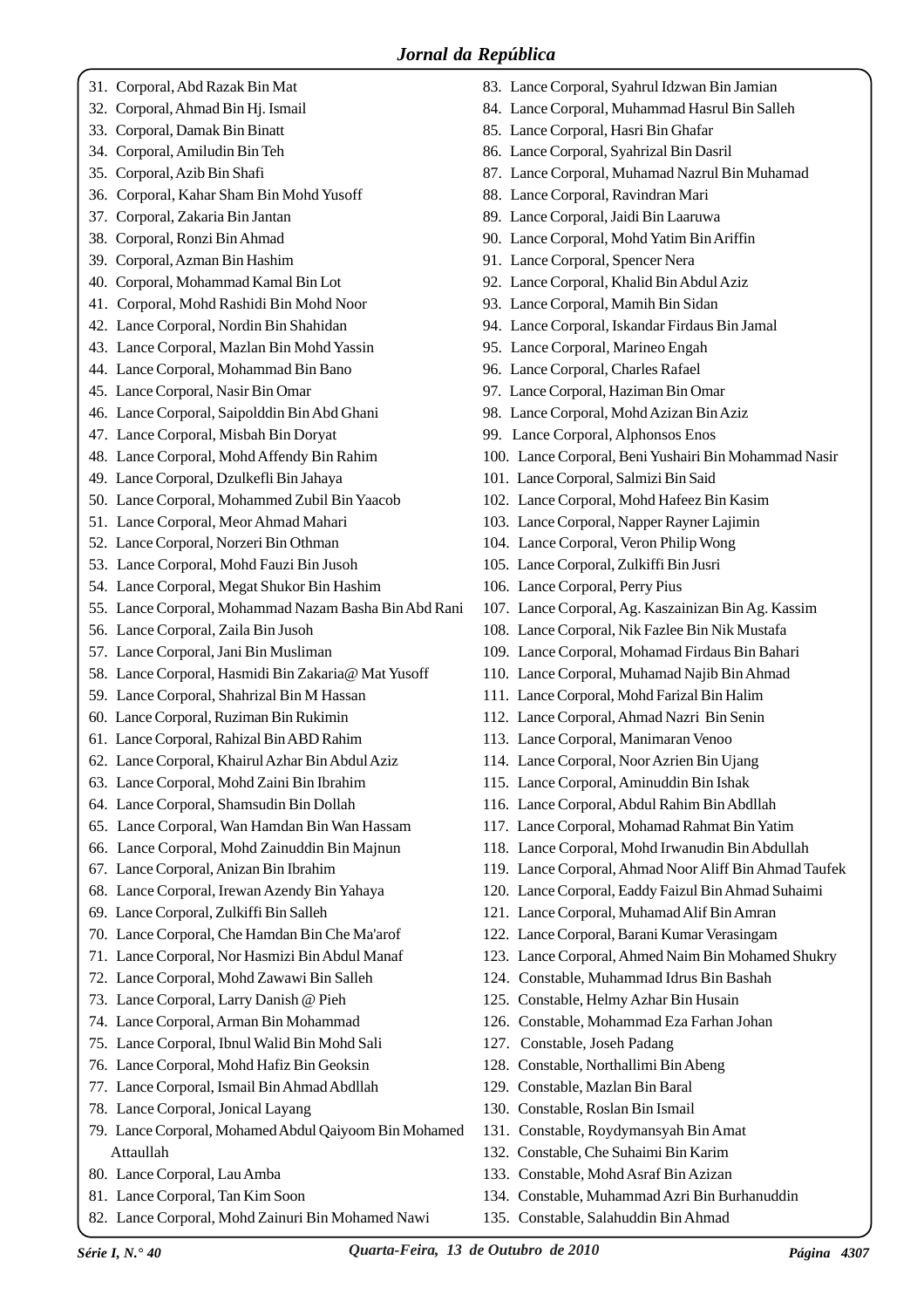- 136. Constable, Mafia Bah Atang
- 137. Constable, Mohd Arif Bin Md Saad
- 138. Constable, Mohd Nasrul Bin Hussin
- 139. Extra Lance Corporal, Mohd Sobri Bin Mohd Noor
- 140. Extra Lance Corporal, Ramli Bin Che Ree

Publique-se.

# **José Ramos-Horta**

O Presidente da República Democrática de Timor-Leste

Aos 30 dias do Mês de Abril de 2010, no Palácio Presidencial Nicolau Lobato

# **Decreto do Presidente da República n.° 37/2010**

### **de 19 de Setembro**

A Medalha "Solidariedade de Timor-Leste" foi criada através do Decreto-Lei n.° 15/2009, de 18 de Março, para reconhecer e agradecer a polícias e militares estrangeiros que tenham servido em missão mandatada para assistir as operações de Defesa e Segurança após 1 de Maio de 2006 e durante o período de intervenção da INTERFET, entre 20 de Setembro de 1999 e 28 de Fevereiro de 2000.

O Presidente da República, nos termos da alínea j) do artigo 85.° da Constituição da República Democrática de Timor-Leste, conjugado com o artigo 3.° do Decreto-Lei n.° 15/2009, de 18 de Março, decreta:

1.São condecorados, com a medalha "Solidariedade de Timor-Leste" os seguintes elementos do Contingente das Forças Internacionais de Estabilização Australiana:

- 1. Lieutenant Colonel, Christopher Austin 8233125
- 2. Major, Gina Maria Etienne 8256001
- 3. Major, Andrew Galbraith Murphy 8260199
- 4. Major, Michael Opie 8242641
- 5. Major, John Alexander Tudhope 8230267
- 6. Major, Mathew Wilson 8222431
- 7. Major, Cameron David Mccollum 8213931
- 8. Captain, Chloe Dray 8229679
- 9. Captain, Russell Collins 8222981
- 10. Captain, Christpher Hawkins 8539157
- 11. Captain, Patrick John Mill 8504688
- 12. Captain, Samuel Francis Zammitt 8246028
- 13. Captain, Roy George Pedersen 8222530
- 14. Flight Leutenant, Mark Alexander Wilson 8185702
- 15. Lieutenant, Sandra Lee Bachelor 8487831
- 16. Lieutenant, John Phillipson 8296047
- 17. Lieutenant, Brent Northon Daire 8523280
- 18. Sergeant, Paul Parry 8245808
- 19. Sergeant, Darron Leslie Thomas 8203230
- 20. Sergeant, Donald Barry Culloty 8237215
- 21. Sergeant, Rita Coles 8435477
- 22. Sergeant, William Griffiths 8197550
- 23. Sergeant, Benjamin James Gilbey 8202684
- 24. Warrant Officer Class One, Mark Ian Cockburn 8216173
- 25. Warrant Officer Class One, Michael Egan 8261632
- 26. Warrant Officer Class One, Alan Watson 8251345
- 27. Warrant Officer Class Two, Linda Mary Mol 8257143
- 28. Warrant Officer Class Two, Robert John Mcmullan 8243507
- 29. Warrant Officer Class Two, Justin Heath Wallace 8244543
- 30. Squadron Leader, Catherine Mary Fox 8162692
- 31. Squadron Leader, Peter John Archer 8184903
- 32. Squadron Leader, Fleur James 8201467
- 33. Squadron Leader, Roderick Stuart Humphries 8195343
- 34. Leading Seaman, Sam Mcconville 8484692
- 35. Able Seaman, Melissa Hall 8495458
- 36. Able Seaman, Jolean Dilorenzo 8114832
- 37. Corporal, Russell Badley 8244088
- 38. Corporal, Wayne Mark Doolan 8438019
- 39. Corporal, David Benjamin James 8500317
- 40. Corporal, Kristoffer Bryan Phillips 8231188
- 41. Corporal, Timothy Murdoch 8257309
- 42. Corporal, Michael John Britten 8234356
- 43. Lance Corporal, Christhopher Joseph Clarke 8249349
- 44. Lance Corporal, Nicholas James Raward 8492759
- 45. Signaller, Brad Anthony Clark 8495109
- 46. Signaller, Daniel John Kirby 8501190
- 47. Signaller, Heidi Maree Stevenson 8496786
- 48. Private, Kieran Paul Scotchford 8535060
- 49. Private, Cameron James Lyons 8546200
- 50. Private, Daniel Hyman 8506760
- 51. Private, Mark Edward Leslie 8539893
- 52. Private, Eric Robert Watkeys 8531203
- 53. Private, Jeremy Mitchell Hogan 8535063
- 2. São condecorados, com a medalha "Solidariedade de Timor-Leste" os seguintes elementos das Forças Armadas Australianas em missão junto à UNPOL:
- 1. Lieutenant Colonel, Konstandinos Iliadis 8213724
- 2. Lieutenant Colonel, Mark Hilton Cooper 8245870
- 3. Wing Commander, Stuart Gordon Oliver 8163658
- 4. Major, Hugh Edward Australia 8218904

Publique-se.

# **José Ramos-Horta**

Presidente da República Democrática de Timor-Leste

Aos 19 dias do Mês de Setembro de 2010, no Palácio Presidencial Nicolau Lobato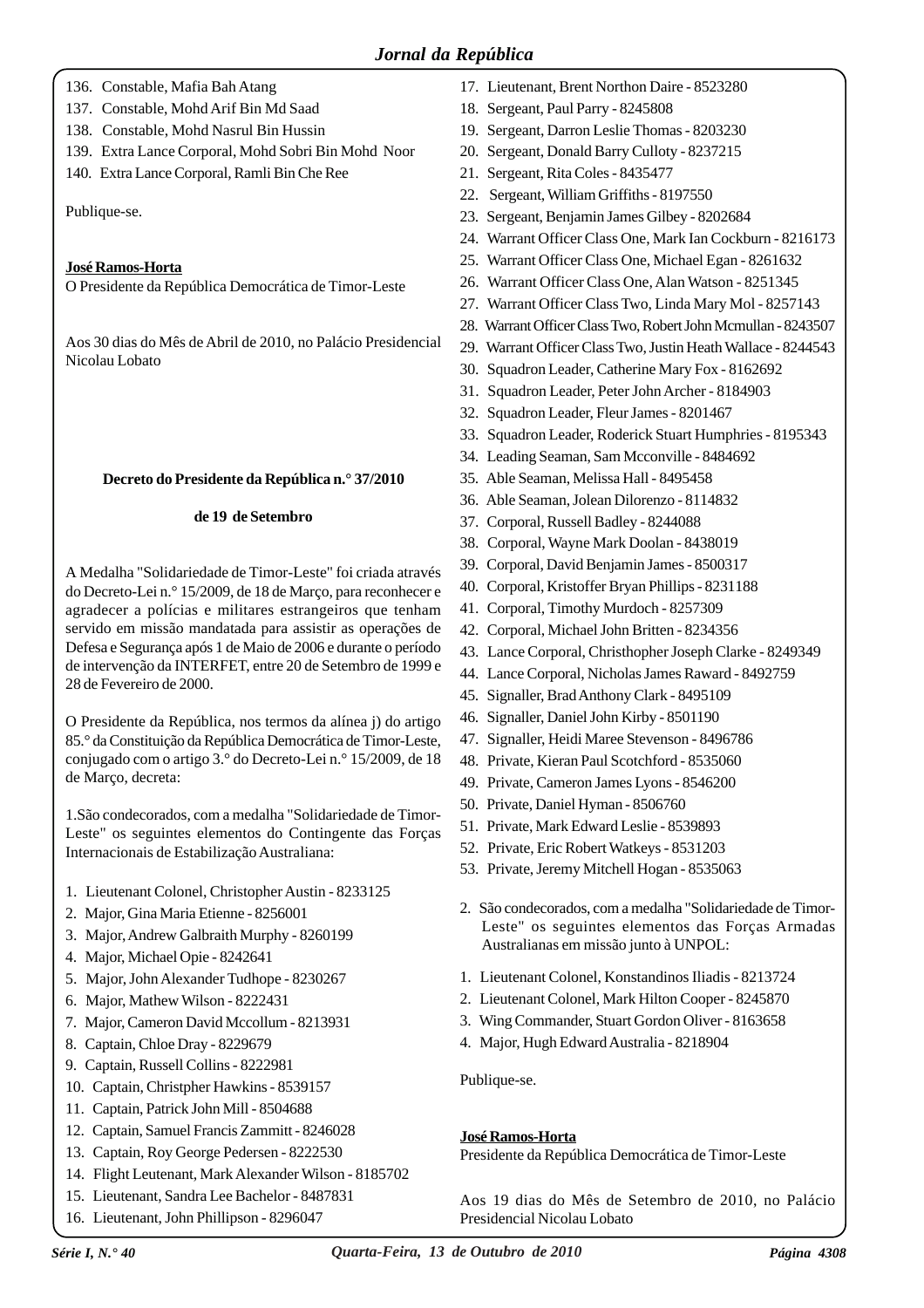#### **Decreto do Presidente da República n.° 38/2010**

#### **de 9 de Outubro**

A medalha de Mérito foi criada através do Decreto-Lei n.° 15/ 2009 de 18 de Março para, reconhecer e agradecer aos civis e militares, nacionais e estrangeiros, que tiveram um contributo significativo para a paz e estabilidade nacional.

O Presidente da República, nos termos do artigo 85.° alínea j) da Constituição da República Democrática de Timor-Leste, conjugado com o artigo 2.° do Decreto-Lei n.° 15/2009 de 18 de Março, decreta:

### **É condecorado com a medalha de Mérito, o Colonel Simon Stuart**

Publique-se.

# **José Ramos-Horta**

O Presidente da República Democrática de Timor-Leste

Aos 09 dias do Mês de Outubro de 2010, no Palácio Presidencial Nicolau Lobato

#### **Decreto do Presidente da República n.° 39/2010**

#### **de 9 de Outubro**

A Medalha "Solidariedade de Timor-Leste" foi criada através do Decreto-Lei n.° 15/2009, de 18 de Março, para reconhecer e agradecer a polícias e militares estrangeiros que tenham servido em missão mandatada para assistir as operações de Defesa e Segurança após 1 de Maio de 2006 e durante o período de intervenção da INTERFET, entre 20 de Setembro de 1999 e 28 de Fevereiro de 2000.

O Presidente da República, nos termos da alínea j) do artigo 85.° da Constituição da República Democrática de Timor-Leste, conjugado com o artigo 3.° do Decreto-Lei n.° 15/2009, de 18 de Março, decreta:

São condecorados, com a medalha "Solidariedade de Timor-Leste" os seguintes elementos do Contingente das Forças Internacionais de Estabilização Australiana:

- 1. Colonel, Simon Andrew Stuart 8266272
- 2. Major, Brian Conradi 8243287
- 3. Major, Warren Edgar Farmer 8216810
- 4. Major, David John Guthrie 8232767
- 5. Major, Leigh Thomas Partridge 8218384
- 6. Major, Ashley Edward Walker 8287800
- 7. Captain, Benjamin Raph Smith 8265667
- 8. Captain, Samuel James Waite 8222134
- 9. Captain, Glen Murray Watson 8266072
- 10. Captain, Lloyd Wyatte 8236186
- 11. Lieutenant, Lauren Maree Rago 8495534
- 12. Lieutenant, Frederick Allen Clarck 8525061
- 13. Lieutenant, Luke Richmond Cotton 8530995
- 14. Lieutenant, Freya Sian Doney 8487699
- 15. Lieutenant, Keegan John Holman 8538394
- 16. Lieutenant, David John Hornigold 8495739
- 17. Lieutenant, Lee Richard Jarrett 8239955
- 18. Lieutenant, Jarrod Paul Tetro 8229727
- 19. Lieutenant, Ashley Robert Zimmerlie 8487866
- 20. Flying Officer, Andew Sheldon-Collins 8498929
- 21. Warrant Officer Class One, Ian Albert Darcy 8244051
- 22. Warrant Officer Class One, David Thomas Kerr 8223465
- 23. Warrant Officer Class One, Richard Andrew Van Roosmalen - 8250231
- 24. Warrant Officer Class Two, Ian Ross Bracken 8238504
- 25. Warrant Officer Class Two, James William Jenkins 8266126
- 26. Warrant Officer Class Two, Kim Allan Johansen 8232637
- 27. Warrant Officer Class Two, John Raymond Mackenzie 8213122
- 28. Sergeant, Daniel Martin Barrett 8247890
- 29. Sergeant, James David Belken 8216402
- 30. Sergeant, Peter Jeffrey Collins 8215014
- 31. Sergeant, Robert Nigel Daley 8532302
- 32. Sergeant, Benjamin James Daly 8243904
- 33. Sergeant, Robert William Dean 8528735
- 34. Sergeant, Ian Ronald Hunter 8217677
- 35. Sergeant, Thomas Edward Kelly 8250452
- 36. Sergeant, Adam James Mcguire 8240143
- 37. Sergeant, Mitchell Rainner Nielsen 8259566
- 38. Sergeant, Merryl Ann Pringle 8255287
- 39. Sergeant, Troy Roberts 8255964
- 40. Sergeant, Phillip Anthony Roberts 8268313
- 41. Sergeant, Robert Gareth Ryan 8213295
- 42. Sergeant, Edward Terry 8264786
- 43. Sergeant, Robert Allan Wittup 8233350
- 44. Corporal, Simon Robert Bathersby 8441123
- 45. Corporal, Leonard Richard Bigler 8376496
- 46. Corporal, Edoard Buenobra 8485447
- 47. Corporal, Rodney John Chaffer 8249279
- 48. Corporal, Nathan Richmond Charles 8259636
- 49. Corporal, Andrew James Clifford 8231682
- 50. Corporal, Warham Davies 8215397
- 51. Corporal, Sean Mark De Gelder 8271654
- 52. Corporal, Natalie Jean Dudman 8213845
- 53. Corporal, Nicholas Paul Guy 8241445
- 54. Corporal, Travis Mace Jenner 8496984
- 55. Corporal, Joshua Philip Johnstone 8491056
- 56. Corporal, Gavin Craig Jones 8268701
- 57. Corporal, Jason Lee 8496908
- 58. Corporal, Mitchell Francis Lenehan 8512704
- 59. Corporal, Daniel Smythe Mintern 8527039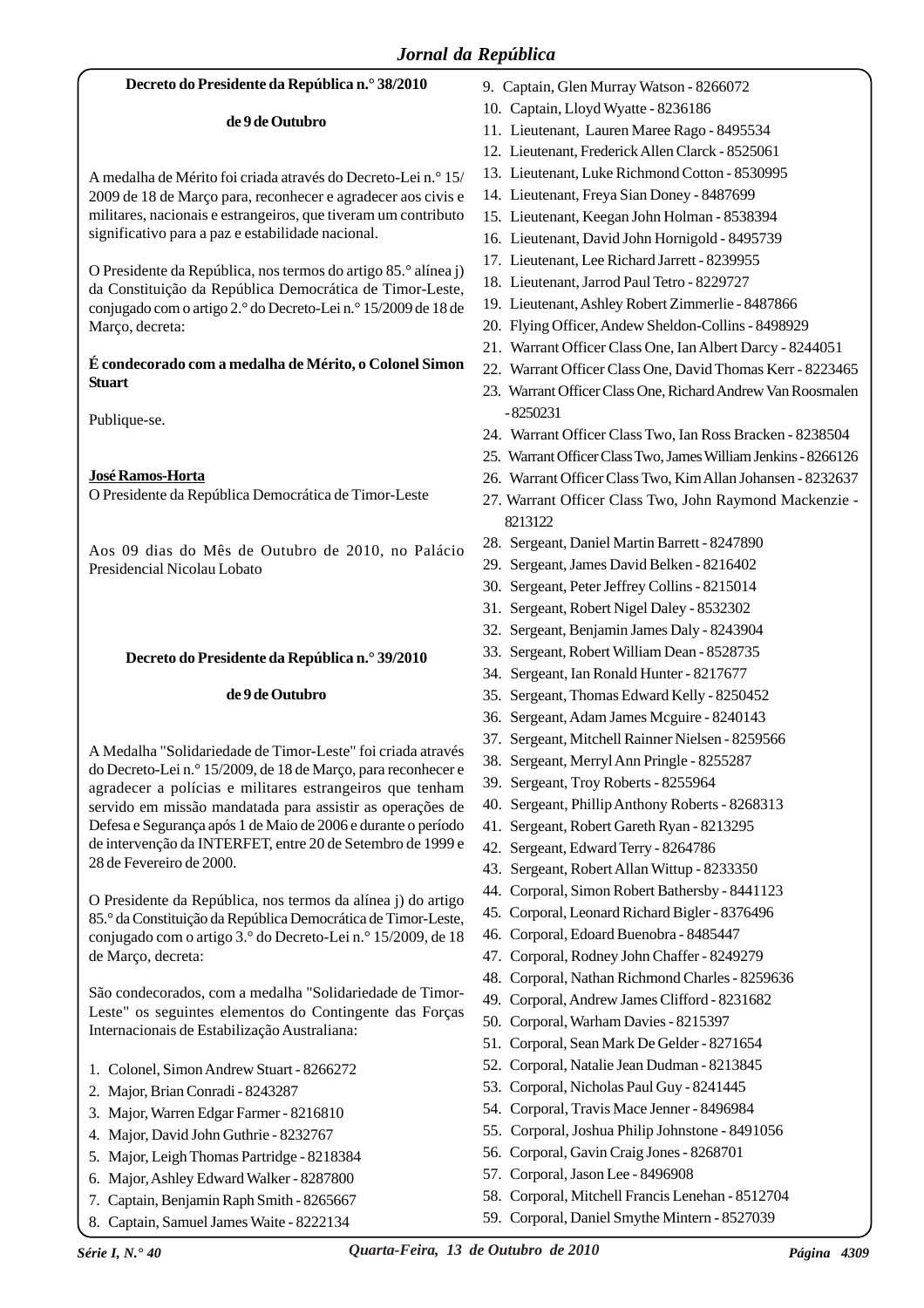- 60. Corporal, Jeffery Paul Moretto 8494279
- 61. Corporal, Jonathan Charles Morison 8296795
- 62. Corporal, Simon Odorico 8514291
- 63. Corporal, Geoffrey Mark Osbaldstone 8267837
- 64. Corporal, Phillip Campbell Rule 8215452 65. Corporal, Scott Swedley - 8269310
- 66. Corporal, Ryan Sulcas 8491593
- 67. Corporal, Adam Stephen Whybourn -8494852
- 68. Corporal, Luke Steven Wilson 8513026
- 69. Bombardier, Matthew Gray 8251158
- 70. Lance Corporal, James Allan Austin 8532977
- 71. Lance Corporal, Christopher Leigh Barker 8435528
- 72. Lance Corporal, James Alexander Bell 8267030
- 73. Lance Corporal, Adam Robert Bentley 8524642
- 74. Lance Corporal, Jan Florian Bethscheider 8261993
- 75. Lance Corporal, Elliot Thomas Burbidge 8534968
- 76. Lance Corporal, Dean Bradley Cowan 8491824
- 77. Lance Corporal, Robert Gerad Doherty 8535070
- 78. Lance Corporal, Ryan Rodney Edwards 8495012
- 79. Lance Corporal, Joanne Barbara Fraser 8244161
- 80. Lance Corporal, Kevin Scott Jackman 8212610
- 81. Lance Corporal, Timothy Edward Janke 8540067
- 82. Lance Corporal, Nathan Luke Keats 8516375
- 83. Lance Corporal, Ross William Kranz 8239234
- 84. Lance Corporal, David Tjong Lauw 8529426
- 85. Lance Corporal, Stephen James Mullens 8506089
- 86. Lance Corporal, Matthew Christopher Nicholls 8502622
- 87. Lance Corporal, Adam Victor Rowley 8527491
- 88. Lance Corporal, Shane Mark Russell 8532920
- 89. Lance Corporal, Craig Lance Shaw 8488468
- 90. Lance Corporal, Nathanial Wilson Taylor 8506242
- 91. Lance Corporal, Matt Gray Williams 8502521
- 92. Lance Corporal, John Douglas Winkler 8524627
- 93. Craftsman, Alexander Roderick Aitkenhead 8266888
- 94. Craftsman, Ross Edward Henderson 8515604
- 95. Craftsman, Andrew Phillip Johnson-Briggs 8213326
- 96. Craftsman, Yee Heng Lim 8509720
- 97. Craftsman, Andrew Robert Muir 8514366
- 98. Craftsman, Luke Lloyd Schroter 8484407
- 99. Private, Kurt Anthony Afflick 8546606
- 100. Private, David Allengame 8220835
- 101. Private, Aristotle Plata Alog 8538839
- 102. Private, Daniel Paul Banks 8529453
- 103. Private, Leigh Matthew Bartlett 8545179
- 104. Private, Niholas Edward Beard 8238832
- 105. Private, Darren John Bielby 8503288
- 106. Private, Phillip John Black 8535284
- 107. Private, Michael Stephen Bondfied 8535035
- 108. Private, Patrick Joseph Burley 8551535
- 109. Private, Jack Calvert 8544509
- 110. Private, Mitchell James Campbell 8547951
- 111. Private, Lyndsey Jean Campbell 8550403
- 112. Private, Luke James Caruso 8547957
- 113. Private, Katrina Joan Chew 8520878
- 114. Private, Robert Peter Churchward 8551962
- 115. Private, Joshua Adam Clayden 8526844
- 116. Private, Seton Murray Coghill 8239046
- 117. Private, Daniel Alexander Connors 8547930
- 118. Private, Christopher Matthew Cooke 8504316
- 119. Private, Matthew Stephen Cox 8503477
- 120. Private, Adrian Barry Craig 8548187
- 121. Private, Daniel John Croatto 8551561
- 122. Private, David Kaluvia Dau 8547990
- 123. Private, Adam Keith Davies 8517663
- 124. Private, Mark Daniel Douglas 8532713
- 125. Private, Benjamin Duncan 8542313
- 126. Private, Kane Edson 8535137
- 127. Private, Cooper Dylan Edwards 8517551
- 128. Private, David Thomas Edwards 8543072
- 129. Private, Vaughan Bradley Egan 8548142
- 130. Private, Mark Leigh Ellis 8550876
- 131. Private, Peter John Fitzgerald 8289518
- 132. Private, Thomas Stephen Ford 8546275
- 133. Private, Jae Anthony Francis 8550276
- 134. Private,Cameron Michael Frik 8544852
- 135. Private, Justin Colin Frost 8553336
- 136. Private, Scott Anthony Gane 8547926
- 137. Private, Steven John Gluyas 8547656
- 138. Private, Jesse Dean Gray 8547650
- 139. Private, Kirsty Leigh Greenman 8543666
- 140. Private, James Francis Griffths 8545462
- 141. Private, Bradley Patrick Hanson 8535074
- 142. Private, Rhys Alan Hardacre 8552194
- 143. Private, James Donald Hayes 8539848
- 144. Private, Joshua Nicholas Hiscox-Price 8531674
- 145. Private, Matthew Thomas Hoare 8548165
- 146. Private, Matthew Raymond Hovenden 8546460
- 147. Private, Gyula James Jakab Von Szengelice 8540127
- 148. Private, Ethan Francis James 8547645
- 149. Private, Erik Peter Judd 8532869
- 150. Private, Paul Constantine Karamalis 8551529
- 151. Private, David John Kemp 8535085
- 152. Private, Wade Robert Kendall 8548113
- 153. Private, Robert John Kiem 8535279
- 154. Private, Robert John King 8544614
- 155. Private, Michael Rodney Lavelle 8521264
- 156. Private, David Steven Lewis 8545030
- 157. Private, Alice Daphne Little 8549153

161. Private, James Peter Mannell - 8546421 162. Private, Joshua Zachary Manning - 8541819 163. Private, Michael Manuofetoa - 8542755 164. Private, Camilla Lee Masland - 8543525 165. Private, John Adam Mcfadyen - 8545502

158. Private, Jade Mark Loken - 8541906

*Série I, N.° 40 Quarta-Feira, 13 de Outubro de 2010 Página 4310*

159. Private, Matthew James Lonsdale - 8551485 160. Private, Michael Leigh Maguire - 8535047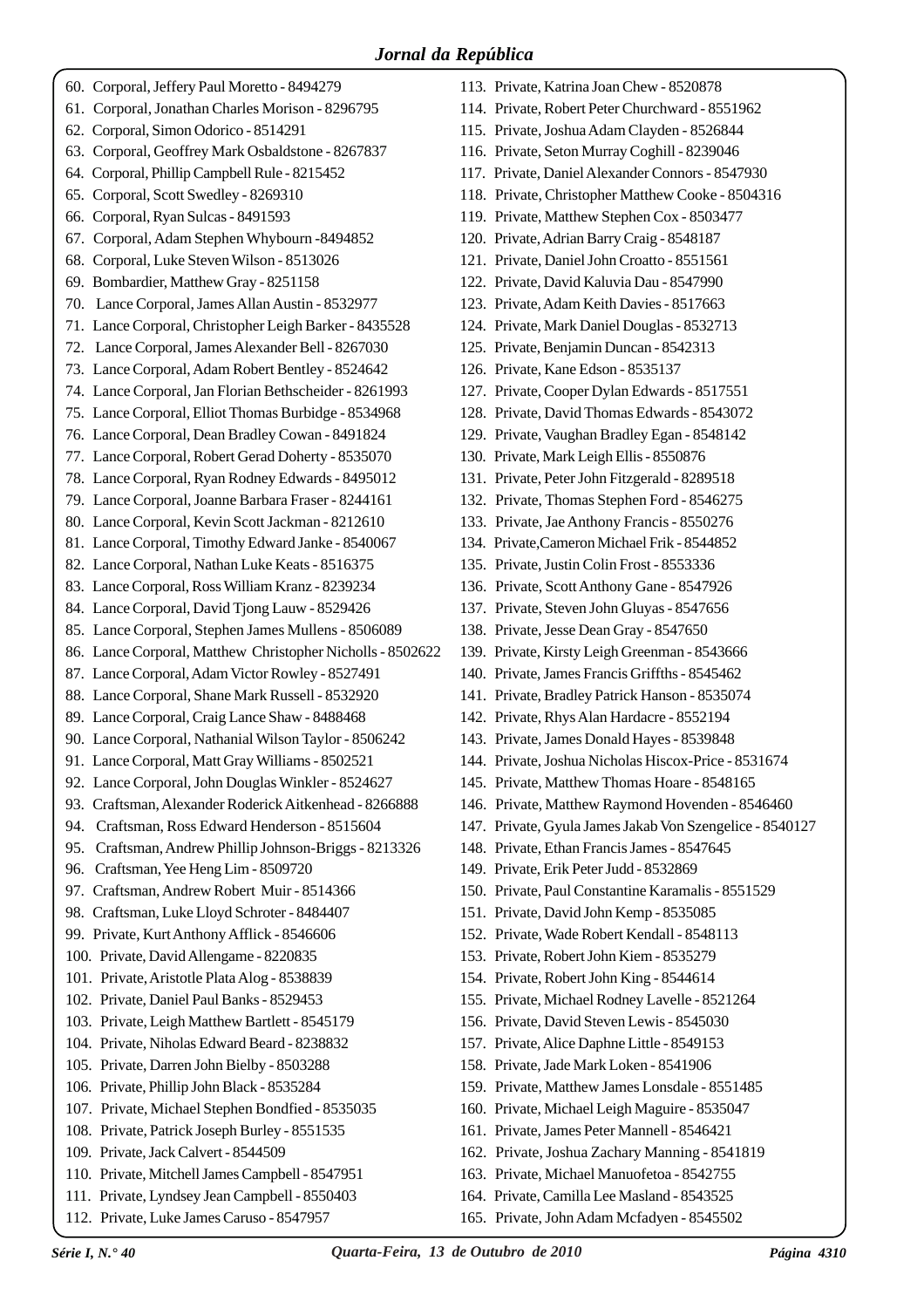- 166. Private, Jake Mcgeown -8537002 167. Private, Ryan David Mcgillicuddy - 8534595 168. Private, Alistair David Mcgillicuddy - 8541642 169. Private, Joel Robert Micallef - 8542826 170. Private, Allen Mikovic - 8257026 171. Private, Adam David Miles - 8545142 172. Private, Adrian Miller - 8519497 173. Private, Brock Robert Mingham - 8239575 174. Private, Hamish Andrew Moncrieff - 8549230 175. Private, Casey Michael Morrison - 8540761 176. Private, Jacob Vernon Mouritz - 8548207 177. Private, Nicholas John Moxly - 8532915 178. Private, Peter James Mullett - 8552419 179. Private, Brenton James Munro - 8542092 180. Private, Michael Kenneth Murray - 8551484 181. Private, Scott Nicholson - 8551532 182. Private, Christopher Mark Nye - 8545506 183. Private, Julian Thomas Parsons - 8538823 184. Private, Michael James Paulger - 8549574 185. Private, Timothy Andrew Payne - 8548166 186. Private, Robin Joseph Percival - 8491804 187. Private, Michael Clinton Porter - 8551766 188. Private, Keegan Clancy Prass - 8551121 189. Privare, Jordan Walter Proud - 8532097 190. Private, Even Joseph Pryer - 8532921 191. Private, Gregory James Roberson - 8547944 192. Private, Craig Anthony Robson - 8548335 193. Private, Douglas Roulston - 8549558 194. Private, Dean Jacob Rutter - 8541947 195. Private, Christopher James Saxby - 8548088 196. Private, Daniel Graham Schulz - 8553115 197. Private, Jake Geoffrey Sellers - 8528126 198. Private, Michael Peter Simpson - 8544578 199. Private, Adrian John Smith - 8543922 200. Private, Kirk Daniel Smith - 8545438 201. Private, Andrew John Stannard - 8544571 202. Private, Jason Samuel Thackeray - 8535051 203. Private, James Daniel Thompson - 8517675 204. Private, Sean William Thompson - 8535052 205. Private, Jaden Farid Thornhill Baena - 8548181 206. Private, Adam Timmins - 8548341 207. Private, Jason Ronald Vergunst - 8551620 208. Private, Zachary Thomas Vey-Johnson - 8548174 209. Private, James Francis Wadsworth - 8550404 210. Private, Shamus Walker - 8535138 211. Private, Curtis James Walker - 8547632 212. Private, Dylan James Walsh - 8535086 213. Private, Kris Andrew Walters - 8533903 214. Private, Kyle Mason Ward - 8549164 215. Private, Ivan Russell Waters - 8528144 216. Private, Daniel Robert Wilkes - 8548351 217. Private, Harold Joseph Wilkinson - 8545140 218. Private, Nolan Sai-Man Woo - 8545542
- 219. Private, Andrew Walter Woods 8243424
- 220. Private, Adam Kent Wright 8249209
- 221. Private, Zachary Edward Yates 8552412
- 222. Sapper, Andrew Douglas Burne 8539494
- 223. Sapper, Nicolas Bennett Cruikshank 8534928
- 224. Sapper, Louis Adam Dupressoir 8440166
- 225. Sapper, Mark Phillip Gipson 8539180
- 226. Sapper, Tristian Aaron Goss 8533544
- 227. Sapper, David John Kober 8534666
- 228. Sapper, Robert Peter Mclean 8239056
- 229. Sapper, Blake Newcombe 8539285
- 230. Sapper, Lachlan James Rolfe 8528846
- 231. Sapper, Christopher Jon White 8534639
- 232. Signaller, Heid Maree Stevenson 8496786
- 233. Signaller, Daniel John Kirby 8501190
- 234. Signaler, Brad Anthony Clark 8495109
- 235. Signaller, Pan-Tau Charles Jiricek-Scott 8441821

Publique-se.

# **José Ramos-Horta**

Presidente da República Democrática de Timor-Leste

Aos 09 dias do Mês de Outubro de 2010, no Palácio Presidencial Nicolau Lobato

# **Decreto do Presidente da República n.° 40/2010**

#### **de 11 de Outubro**

A Medalha "Solidariedade de Timor-Leste" foi criada através do Decreto-Lei n.°15/2009, de 18 de Março, para reconhecer e agradecer a polícias e militares estrangeiros que tenham servido em missão mandatada para assistir as operações de Defesa e Segurança após 1 de Maio de 2006 e durante o período de intervenção da INTERFET, entre 20 de Setembro de 1999 e 28 de Fevereiro de 2000.

O Presidente da República, nos termos da alínea j) do artigo 85° da Constituição da República Democrática de Timor-Leste, conjugado com o artigo 3° do Decreto-Lei n.° 15/2009, de 18 de Março, decreta:

1.São condecorados, com a medalha "Solidariedade de Timor-Leste" os seguintes militares do 1.° Contingente do Subagrupamento Bravo da GNR:

- 1. Cabo, Elias Manuel Gil de Jesus
- 2. Cabo, António Mendes Rodrigues L. Monteiro
- 3. Cabo, Carlos Manuel Rodrigues Falcão
- 4. Cabo, Fernando António Grácio Batista
- 5. Cabo Carlos Alberto Proença Caldeira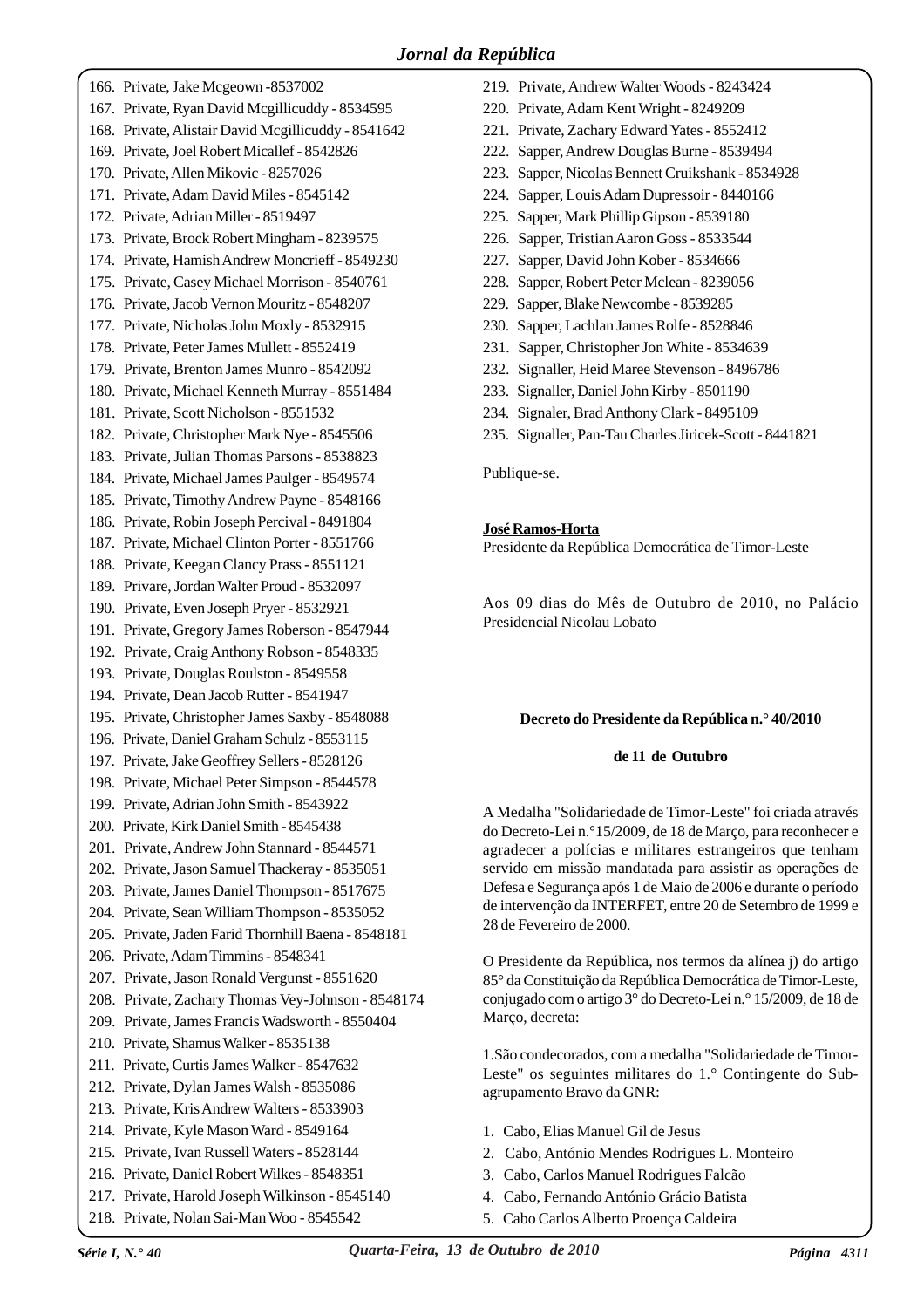- 6. Cabo, Pedro Jorge Neves Estanqueiro
- 7. Cabo, Nelson Fernando Ferreira Alves
- 8. Guarda, Hugo Filipe Bento da Fonseca
- 9. Guarda, Paulo Alexandre Pereira Passos
- 10. Guarda, Duarte Henriques Pereira Cerqueira
- 11. Guarda, Luís Filipe Gomes Vicente
- 12. Guarda, Alexandre Miguel Bispo da Graça
- 13. Guarda, Nuno Ricardo Ferreira Rodrigues
- 2. São condecorados, com a medalha "Solidariedade de Timor-Leste" os seguintes elementos das Forças Armadas Brasileira:
- 1. Tenente-Coronel, Alexandre Cardoso Nonato
- 2. Tenente-Coronel, Rogério Rozas
- 3. Major, Fábio Burgos
- 4. Major, Moacir Rangel
- 5. Major, Salomão Silva
- 6. Tenente-Comandante, Carlos Eduardo Malafaia Silva
- 7. Tenente-Comandante, Fabiano de Brito Villela
- 8. Tenente-Comandante, Sérgio Nishiguchi
- 9. Tenente-Comandante, Eli Araújo
- 10. Tenente-Comandante, Odimar Leite
- 11. Capitão, Rubens Santos Neto
- 12. Capitão, José Mauro Lourenço

Publique-se.

# **José Ramos-Horta**

O Presidente da República Democrática de Timor-Leste

Aos 11 dias do Mês de Outubro de 2010, no Palácio Presidencial Nicolau Lobato

# **Decreto do Presidente da República n.° 41/2010**

# **de 11 de Outubro**

A Medalha "Solidariedade de Timor-Leste" foi criada através do Decreto-Lei n.° 15/2009, de 18 de Março, para reconhecer e agradecer a polícias e militares estrangeiros que tenham servido em missão mandatada para assistir as operações de Defesa e Segurança após 1 de Maio de 2006 e durante o período de intervenção da INTERFET, entre 20 de Setembro de 1999 e 28 de Fevereiro de 2000.

O Presidente da República, nos termos da alínea j) do artigo 85.° da Constituição da República Democrática de Timor-Leste, conjugado com o artigo 3.° do Decreto-Lei n.° 15/2009, de 18 de Março, decreta:

São condecorados, com a medalha "Solidariedade de Timor-

Leste" os seguintes elementos da Polícia Nepalesa:

- 1. Superintendent, Ram Chardra Dhakal
- 2. Deputy Superintendent, Jeevan K.C.
- 3. Inspector, Binod Sharma
- 4. Inpector, Govinda Prasad Thapaliya
- 5. Inspector, Nivan Kumar Khandka
- 6. Inspector, Rajeshwor Pokharel
- 7. Inspector, Gopal Adhikari
- 8. Inspector, Chhabi Lal Rawot
- 9. Inspector, Khem Nath Sharma
- 10. Inspector, Ravi Shrestha
- 11. Inspector, Tulsi Ram Pandey
- 12. Inspector, Bishnu Hari Ghimire
- 13. Inspector, Rabindra Khandka
- 14. Inspector, Navraj Bohara
- 15. Inspector, Siyaram Chaudhary
- 16. Inspector, Ramesh Vikram Shahi
- 17. Sub-Inspector, Dinesh Thapa
- 18. Sub-Inspector, Ramhari Rijal
- 19. Sub-Inspector, Raju Adhikari
- 20. Sub-Inspector, Lapsang Tamang
- 21. Sub-Inspector, Arun Bhandari
- 22. Sub-Inspector, Krishna Bahadur Bohara
- 23. Sub-Inspector, Nil Bahadur Lama
- 24. Sub-Inspector, Bed Prasad Paneru
- 25. Sub-Inspector, Dakshekee Sherpa
- 26. Sub-Inspector, Jamuna Kumari Basnet
- 27. Head Constable, Shanti Kumar Karki

Publique-se.

# **José Ramos-Horta**

Presidente da República Democrática de Timor-Leste

Aos 11 dias do Mês de Outubro de 2010, no Palácio Presidencial Nicolau Lobato

# **Decreto do Presidente da República n.° 42/2010**

#### **de 11 de Outubro**

A Medalha "Solidariedade de Timor-Leste" foi criada através do Decreto-Lei n.° 15/2009, de 18 de Março, para reconhecer e agradecer a polícias e militares estrangeiros que tenham servido em missão mandatada para assistir as operações de Defesa e Segurança após 1 de Maio de 2006 e durante o período de intervenção da INTERFET, entre 20 de Setembro de 1999 e 28 de Fevereiro de 2000.

O Presidente da República, nos termos da alínea j) do artigo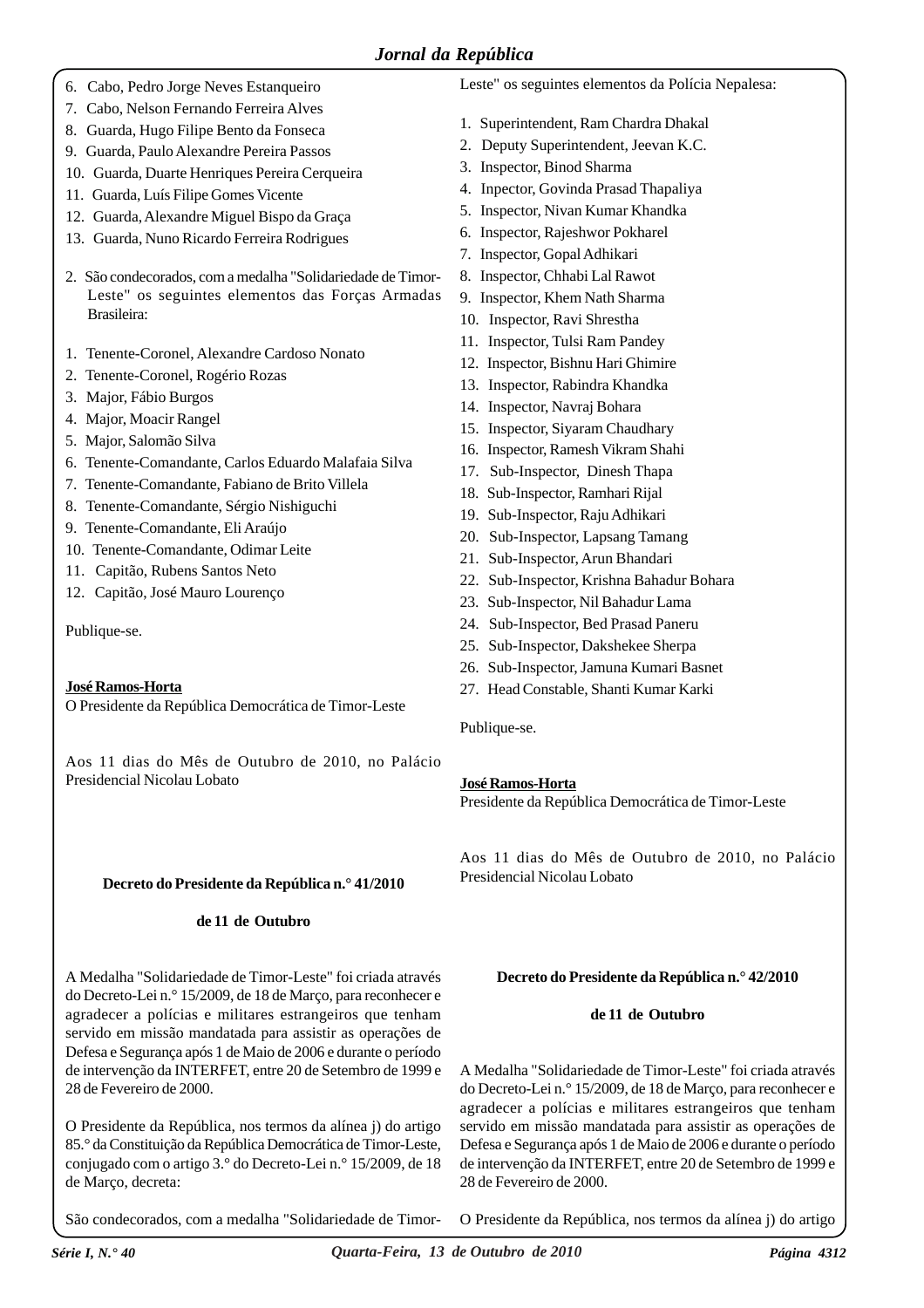85.° da Constituição da República Democrática de Timor-Leste, conjugado com o artigo 3.° do Decreto-Lei n.° 15/2009, de 18 de Março, decreta:

São condecorados, com a medalha "Solidariedade de Timor-Leste" os seguintes elementos do Contingente Malaysian da Formed Police Unit(FPU):

- 1. Deputy Superintendent, Indraraja A/L Mootatamby
- 2. Assistant Superintendent, Jamain Bin Jamadi
- 3. Chief/Inspector, Sura Kihi
- 4. Chief/Inspector, Jugah AK. Aleng
- 5. Chief/Inspector, Morebon AK. Manju
- 6. Chief/Inspector, Juvrinh Adrian Bin Labungan
- 7. Chief/Inspector, Hamzah Bin Robe
- 8. Captain, Ahmad Razif Bin Omar
- 9. Inspector, Mohd Zakaria Bin Zakaria
- 10. Sergeant Major, Bitin AK. Gubek
- 11. Sergeant, Dillen AK. Jugah
- 12. Sergeant, Lee Joon Hen
- 13. Sergeant, Sejali Bin Pog
- 14. Sergeant, Rosalan Bin Bujang
- 15. Sergeant, Megat AK. Akim
- 16. Sergeant, Kelabu AK. Panding
- 17. Sergeant, Enjawan Ak. Ampi
- 18. Sergeant, Suhaid Bin Hasan
- 19. Sergeant, Johnson Ak. Lebai
- 20. Sergeant, Nor Azman Bin Atan
- 21. Corporal, Jeepson AK. Gino
- 22. Corporal, Jonathan Ensawing AK. Aning
- 23. Corporal, Adam Bin Judin
- 24. Corporal, Jainudin Bin Tumu
- 25. Corporal, Razali Bin Muhi
- 26. Corporal, Brendan AK. Leo
- 27. Corporal, Ulan AK. Lampong
- 28. Corporal, Mathew AK. Manggol
- 29. Corporal, Rogers AK. Misat
- 30. Corporal, Simon AK. Laja
- 31. Corporal, Mark Pilus Bin Rosly
- 32. Corporal, Amran Bin Sulong
- 33. Corporal, Bensun Ak. Lau
- 34. Corporal, Banggai AK. Batu
- 35. Corporal, Mohammad Fuad Bin HJ. Bakri
- 36. Corporal, Entiaggar AK. Nteri
- 37. Lance Corporal, Andew Bin Mahmut
- 38. Lance Corporal, Khamis Bin Mohd. Zain
- 39. Lance Corporal, Yusop Bin Putit
- 40. Lance Corporal, John Lakam AK. Noyem
- 41. Lance Corporal, Afendi Bin Sahari
- 42. Lance Corporal, Abang Ismaddy Bin Hamid
- 43. Lance Corporal, Thomas Boniface AK. Barau
- 44. Lance Corporal, Joe AK. Junali
- 45. Lance Corporal, Narawi Bin Tom
- 46. Lance Corporal, Richmond Jins AK. Sempurai
- 47. Lance Corporal, Botlen AK. Ennie
- 48. Lance Corporal, Mohd Zaini @Ulul Azmi Bin Abd Ghani
- 49. Lance Corporal, July Ak. Kiai
- 50. Lance Corporal, Helman Bin Sabri
- 51. Lance Corporal, Suhamizam Bin Suhaili
- 52. Lance Corporal, William Darby AK. Hitler
- 53. Lance Corporal, Wan Mashor Bin Wan Hashim
- 54. Lance Corporal, Sallehudin Bun Othman
- 55. Lance Corporal, Linggie AK. Ngebong
- 56. Lance Corporal, Rais Anak Sapu
- 57. Lance Corporal, Body Anak David
- 58. Lance Corporal, Francis Minggu AK. Manggai
- 59. Lance Corporal, Budi Bin Rabaie
- 60. Lance Corporal, Joseph Ho
- 61. Lance Corporal, Weden Cassidy AK. Lowis
- 62. Lance Corporal, Frankie Anak Michael
- 63. Lance Corporal, Hillary AK. Sarid
- 64. Lance Corporal, Augustine AK. Francis
- 65. Lance Corporal, Wan Safruddin Bin Wan Drahman
- 66. Lance Corporal, Mekor AK. Kuyok
- 67. Lance Corporal, Mohammad Bin Bell
- 68. Lance Corporal, Mohd Hafiz Bin Abdullah
- 69. Lance Corporal, Sebastian AK. Mathew
- 70. Lance Corporal, Rega AK. Belanchai
- 71. Lance Corporal, Sahdan Bin Lebey
- 72. Lance Corporal, Adrian AK. Paul
- 73. Lance Corporal, Kadley AK. Juling
- 74. Lance Corporal, James Empaga AK Rekan
- 75. Lance Corporal, Anding AK. Sabang
- 76. Lance Corporal, Peter AK. Kandau
- 77. Lance Corporal, Lebong AK. Sedau
- 78. Lance Corporal, Jembai AK. Bell
- 79. Lance Corporal, Benjamin AK. Bagong
- 80. Lance Corporal, Donny AK Ugak
- 81. Lance Corporal, Haron Bin Brahim
- 82. Lance Corporal, Friddrick AK. Peter Gon
- 83. Lance Corporal, Fairuz Bin Joe
- 84. Lance Corporal, Malvin AK. Bunchuan
- 85. Lance Corporal, Mohamad Sarbini Bin Razali
- 86. Lance Corporal, Nyawai Ak. Randi
- 87. Lance Corporal, Hipni Bin Morni
- 88. Lance Corporal, Aznizam Bin Jaapar
- 89. Lance Corporal, Manjari @Charles Simbour
- 90. Lance Corporal, Mohd Khalid Bin Mat Sibi
- 91. Lance Corporal, Mohd Fadhli Bin Mohd Shah
- 92. Lance Corporal, Mod Farid Bin Md Yusof
- 93. Lance Corporal, Mohd Azri Jula Bin Abdillah
- 94. Lance Corporal, Ahmad Syazwan Bin Shamsuddin
- 95. Lance Corporal, Mohd Faizul Bin Che Kamarudin
- 96. Lance Corporal, Wan Khairi Bin Wan Ab. Rahman
- 97. Lance Corporal, Mohd Salihi Bin Azhar

99. Lance Corporal, Suhaimi Bin Nakban

98. Lance Corporal, Mohd Syah Bin Abd Wahab

*Série I, N.° 40 Quarta-Feira, 13 de Outubro de 2010 Página 4313*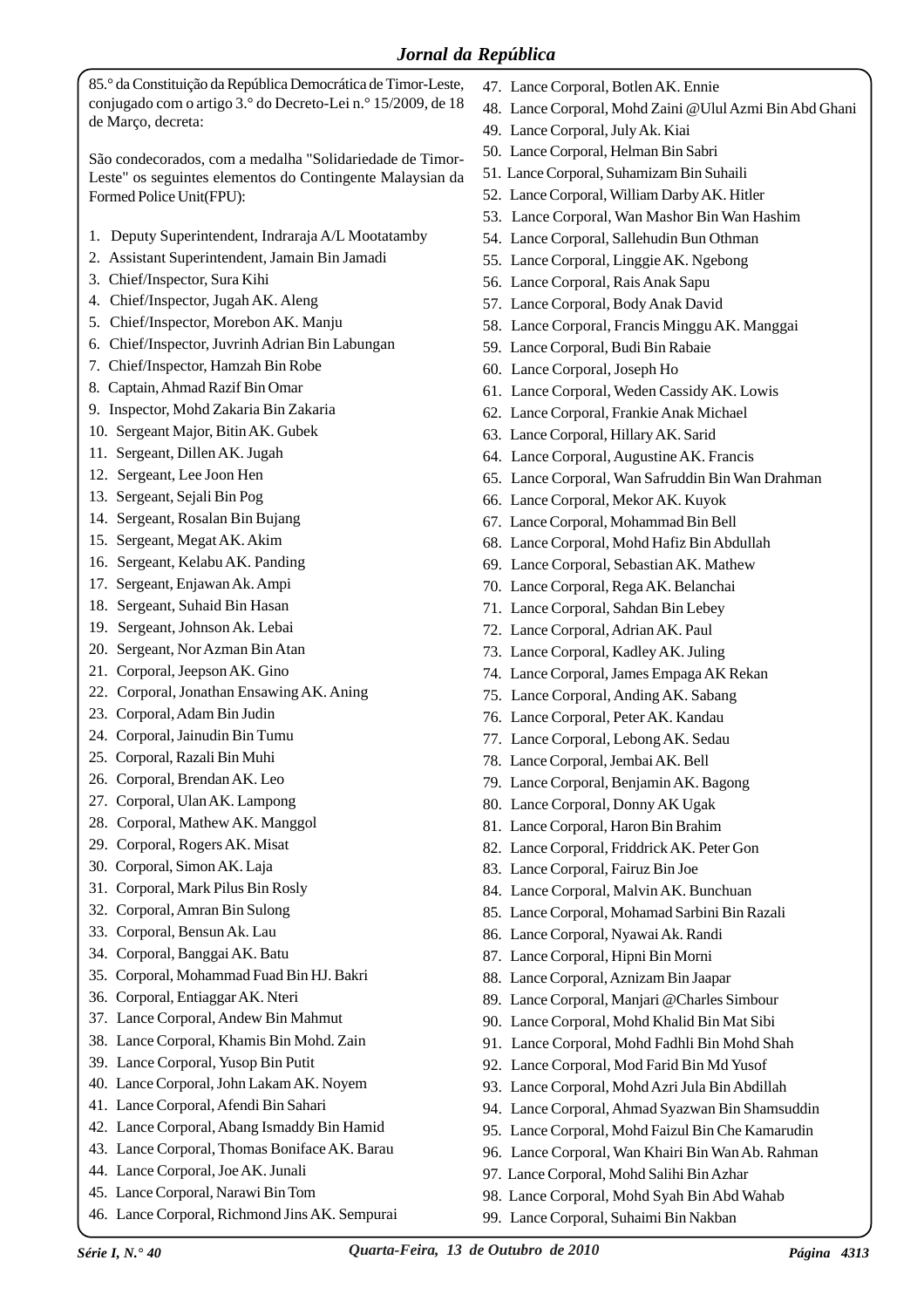|  | 100. Lance Corporal, James Ak. Aking                    | LEI N.º 9/2010                                                                                                         |
|--|---------------------------------------------------------|------------------------------------------------------------------------------------------------------------------------|
|  | 101. Lance Corporal, Mohd Faizal Bin Kamal              |                                                                                                                        |
|  | 102. Lance Corporal, Tony Ak. Layang                    | de 13 de Outubro                                                                                                       |
|  | 103. Lance Corporal, Andy Shahwandy Bin Ramli           | Sobre Alteração da Data de Apresentação do Orçamento                                                                   |
|  | 104. Lance Corporal, Sallehudin Bin Ahmad Shaharuddin   | Geral do Estado Para 2011                                                                                              |
|  | 105. Lance Corporal, Ghazali Bin Muhamad Zaidi          |                                                                                                                        |
|  | 106. Lance Corporal, Ricky AK Bundan                    |                                                                                                                        |
|  | 107. Lance Corporal, Mohd Fadll Bin Mat Lazin           | O Governo solicitou ao Parlamento Nacional que no ano de                                                               |
|  | 108. Lance Corporal, Abdul LAtiff Bin L.K Ibrahim       | 2010 lhe fosse permitido apresentar a Proposta de Lei do                                                               |
|  | 109. Lance Corporal, Luat AK. Dana                      | Orçamento Geral do Estado para 2011 até ao dia 15 de                                                                   |
|  | 110. Lance Corporal, Nor Iskandar Bin Rosdi             | Novembro e não até ao dia 15 de Outubro de 2010, como<br>previsto no artigo 30.º da Lei n.º 13/2009, de 21 de Outubro. |
|  | 111. Lance Corporal, Sikandar Shah Veeriah Bin Abdullah |                                                                                                                        |
|  | 112. Lance Corporal, Surendran A/L Arndy                | Tendo em conta que o Parlamento Nacional acabou de aprovar                                                             |
|  | 113. Lance Corporal, Mohamad Raffis Bin Rahim           | ainda no mês de Julho o Orçamento Rectificativo para 2010                                                              |
|  | 114. Lance Corporal, Anbalagan A/L Rajarethinam         | considerou-se ser de atender o pedido do Executivo. Esta                                                               |
|  | 115. Lance Corporal, MohdKhairol Bin Murad              | extensão permite dar ainda tempo ao Governo para elaborar os                                                           |
|  | 116. Lance Corporal, Mohd Nasyarudin Bin Kellwon        | relatórios da execução orçamental.                                                                                     |
|  | 117. Lance Corporal, Jalvin S. Jundon                   | Assim, o Parlamento Nacional decreta, nos termos do n.o 1 do                                                           |
|  | 118. Lance Corporal, Mohd Nastriq Bin HJ. Shamsuldin    | artigo 95.º da Constituição da República, para valer como lei, o                                                       |
|  | 119. Lance Corporal, Mohd Sulaiman @ Sukiman Bin Ismail | seguinte:                                                                                                              |
|  | 120. Lance Corporal, Norhaizad Bin Moktar               |                                                                                                                        |
|  | 121. Lance Corporal, Mohd Faddely Bin Ibrahim           | Artigo 1.º                                                                                                             |
|  | 122. Lance Corporal, Dick Cosmas Bin Ambrose            | Apresentação do Orçamento Geral do Estado - 2011                                                                       |
|  | 123. Lance Corporal, Makenteran A/L Jeyaraman           | A Proposta de Lei de Orçamento Geral do Estado para 2011 é                                                             |
|  | 124. Lance Corporal, Mohd Hairi Bin Jamain              | apresentada ao Parlamento Nacional até ao dia 15 de Novembro                                                           |
|  | 125. Lance Corporal, Roshandi Bin Sahari                | de 2010.                                                                                                               |
|  | 126. Lance Corporal, Adam Hud Bin Abu Amin              |                                                                                                                        |
|  | 127. Lance Corporal, Mohd Hafzi Bin Mat Daud            | Artigo 2.º                                                                                                             |
|  | 128. Lance Corporal, Mohd Asfaiza Bin Alias             | Entrada em vigor                                                                                                       |
|  | 129. Lance Corporal, Mark Paul                          | A presente Lei entra em vigor no dia seguinte ao da sua                                                                |
|  | 130. Lance Corporal, Nik Abdul Saatar Bin Nik Lokman    | publicação no Jornal da República.                                                                                     |
|  | 131. Lance Corporal, Ahmad Hairi Haziq Bin Abdullah     |                                                                                                                        |
|  | 132. Lance Corporal, Muhamad Ruhejim Bin Sumbing        | Aprovada em 28 de Setembro de 2010.                                                                                    |
|  | 133. Lance Corporal, Taneshwaran Anak Kalidass          |                                                                                                                        |
|  | 134. Lance Corporal, ABD. Rauf Bin Mohd Yusoff          |                                                                                                                        |
|  | 135. Lance Corporal, Kho Beng Lay                       | O Presidente do Parlamento Nacional,                                                                                   |
|  | 136. Lance Corporal, Mohd Johari Bin Abu Bakar          |                                                                                                                        |
|  | 137. Lance Corporal, Mohd. Suhaimi Bin                  |                                                                                                                        |
|  | 138. Lance Corporal, Greymander Juhati                  | Fernando La sama de Araújo                                                                                             |
|  | 139. Lance Corporal, Jainot Bin Peturus                 |                                                                                                                        |
|  | 140. Lance Corporal, Beltonish Bin Jinod                |                                                                                                                        |
|  |                                                         | Promulgado em 12 de Outubro de 2010.                                                                                   |
|  | Publique-se.                                            | Publique-se.                                                                                                           |
|  |                                                         |                                                                                                                        |
|  | José Ramos-Horta                                        |                                                                                                                        |
|  | O Presidente da República Democrática de Timor-Leste    | O Presidente da República,                                                                                             |
|  |                                                         |                                                                                                                        |

Aos 11 dias do Mês de Outubro de 2010, no Palácio Presidencial Nicolau Lobato

**Dr. José Ramos-Horta**